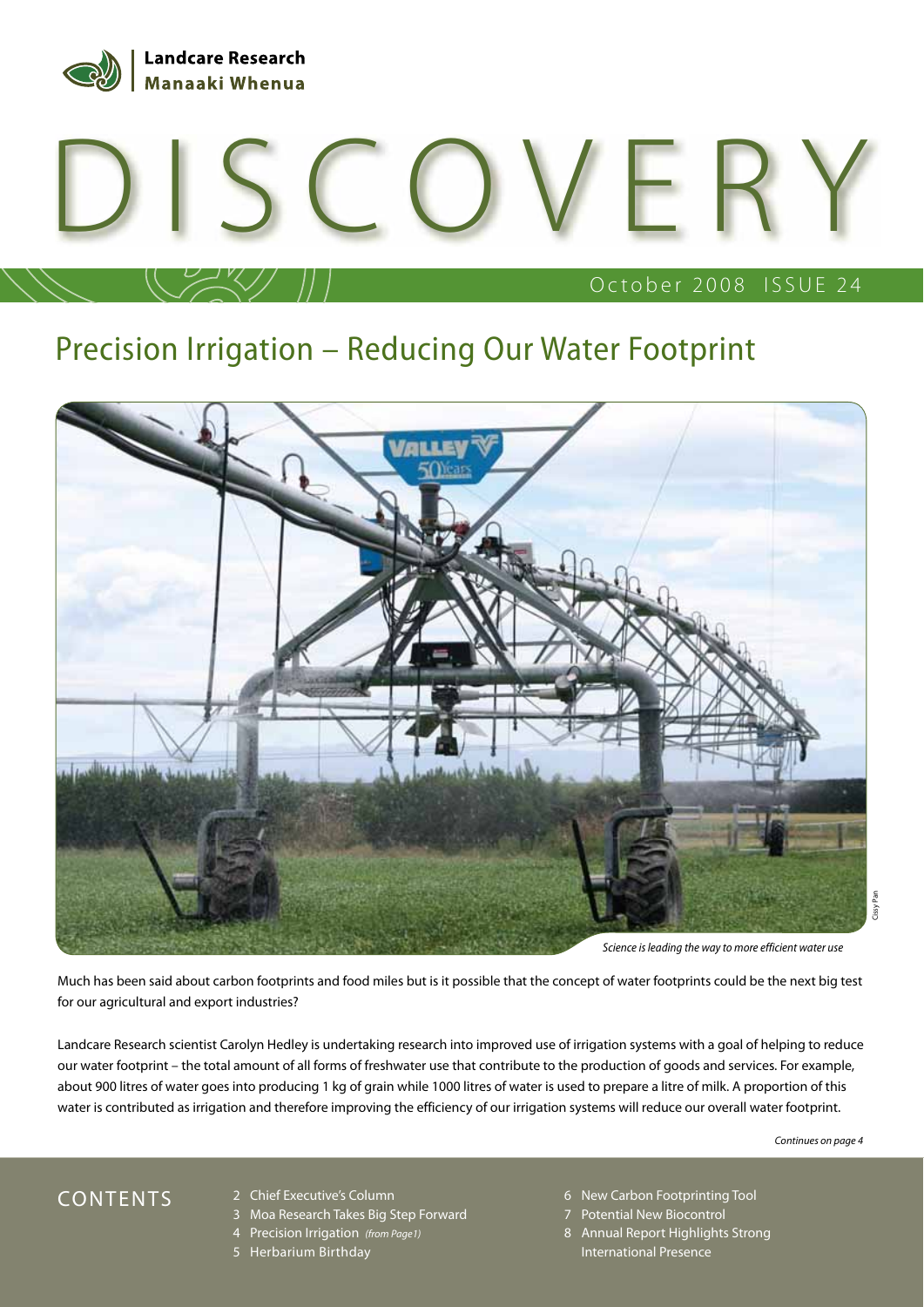#### Reputations – Hard Won, Easily Lost

Three recent events will leave an indelible mark on New Zealand's future: the passing of the Emissions Trading Scheme (ETS) legislation; the failure of the American-based Lehman's Bank as well as wider financial turmoil; and the unfortunate saga of toxic Chinese dairy products.



All three directly relate to sustainability. The ETS seeks to mitigate the adverse environmental effects of rising CO $_{_2}$  concentration in the Earth's atmosphere by enabling carbon to be priced through a market mechanism; the failure in the banking system highlights the importance of appropriate 'checks and

balances' through regulation and discipline in capital markets (which is true also for natural resources); and the food-safety scare highlights the utmost importance of credence in supply chains that touch human lives.

All three illustrate the importance of managing capital – whether it be financial, institutional or natural – with integrity and from an intergenerational perspective. And, they vividly highlight the importance of an organisation's brand. Trust breached is extremely difficult and costly to rebuild.

In providing a 'social licence to operate' the New Zealand public entrusts stewardship of much of our terrestrial ecosystems to the care of private property owners, their money to financial institutions, and their safety to manufacturing firms and retailers. These recent events have reminded us that it does not take much to shake public confidence in an organisation – a run on funds can send a finance company to bankruptcy almost overnight; a food scare dries up product sales almost instantly; and persistent breeches of environmental regulations undermine the public's confidence that landowners will act responsibly in the context of 'light' regulations (relative to the EU for example).

These events are timely for Landcare Research because we have been thinking about our reputation and brand. Our latest customer survey revealed that we are well-regarded and respected as a provider of high quality research that makes a difference. However, it also showed we can improve our reputation by building deeper, longer-term partnerships with our key clients. This fits neatly with the work we have recently undertaken with our staff and stakeholders to update our organisational values. To ensure these are meaningful, memorable and motivating we have settled on three: collaboration, clarity and curiosity. Each relates in some way to relationships and the way we work – collaboration requires team work, trust, some 'give and take'; curiosity takes you beyond current knowledge to find new and better ways to manage natural capital and continuously improve as an organisation; and clarity brings sharp definition to the part we play and where we can make the largest impact.

While reputations can be lost through a single event, they take persistent, consistent effort to build over the long-run. It's not surprising then that more than two-thirds of the world's top 100 brands have been around for more than 50 years. So, we at Landcare Research are on a journey to build on our already good name; we value your feedback and support on how we can do this better.

Warren Parker Chief Executive Landcare Research

#### **Brief**

Russian Prime Minister Vladimir Putin photographed attaching a tracking collar on a tranquilised Siberian tiger. The high-tech device was carefully crafted by the team at Sirtrack, a Landcare Research subsidiary which recently won the Emergent Exporter of The Year at the Hawke's Bay Export Awards.

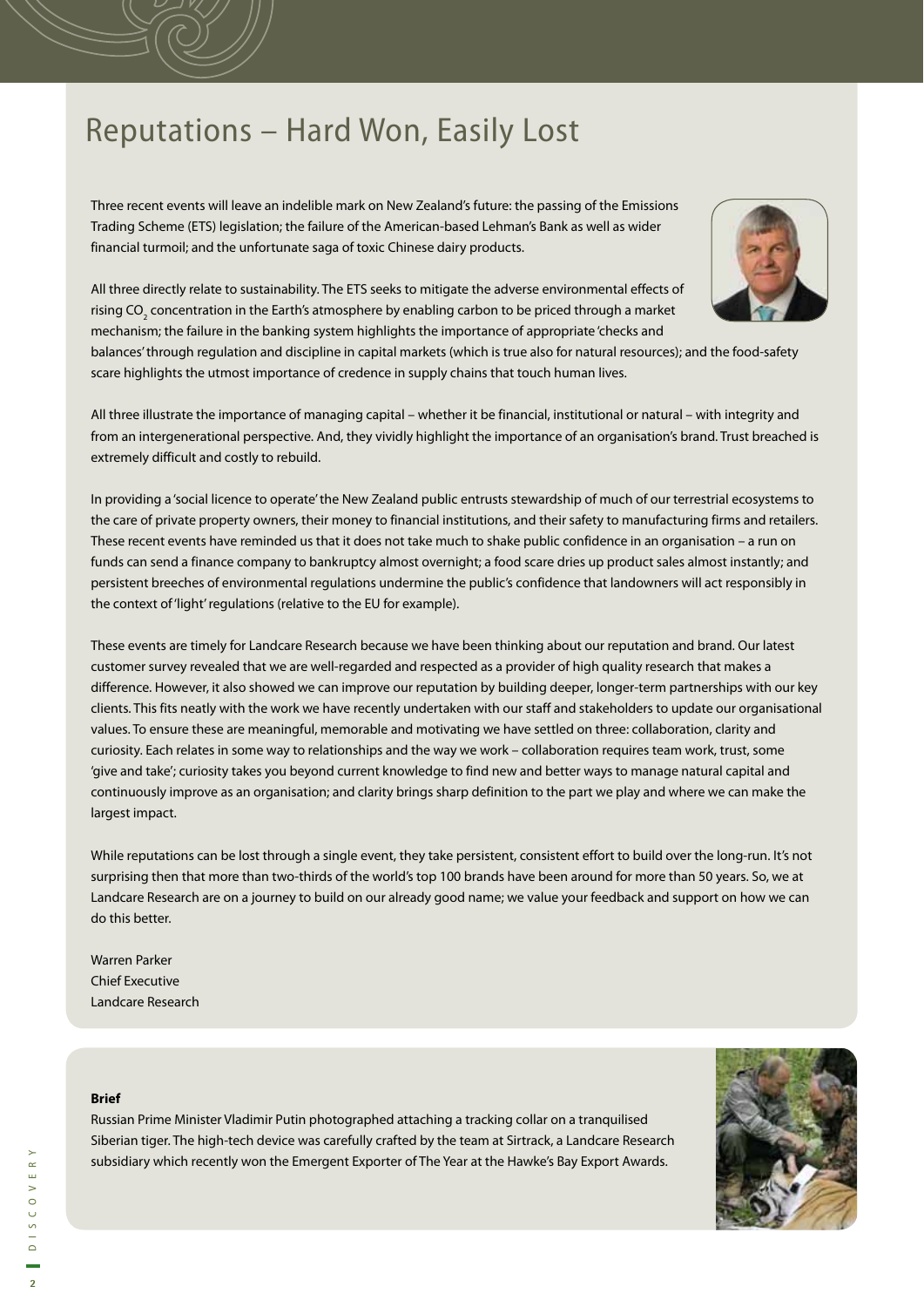# Moa Research Takes Big Step Forward

The lives of New Zealand's ancient moa are about to be further unravelled, thanks to the financial assistance of a Marsden grant.

Landcare Research scientists Dr Jamie Wood and Dr Janet Wilmshurst, along with Professor Alan Cooper and Trevor Worthy at the University of Adelaide, aim to learn more about diets of moa and other large extinct birds and the effect their snacking had on our ecology.

In a land without large mammals, moa were the largest herbivores in New Zealand until their extinction about 600 years ago. Browsing by birds that weighed up to 240 kg undoubtedly had a significant influence on the ecosystems they inhabited; however, their diets are poorly known.

Examining the contents of moa coprolites (fossilised faeces) is one way to learn more about what they ate, but so far, only five have been investigated. The diets of several other extinct birds also remain unknown, even though these, too, are likely to have had a major impact on the vegetation in their habitats.

Overall, the 3-year study will dramatically improve reconstructions of ancient New Zealand and provide a comparison of the impacts of moa and introduced mammals.

Dr Wood, a promising young scientist surrounded by a very experienced team of colleagues, will examine a large collection of 1500 coprolites from rock shelters across southern New Zealand. This collection includes large coprolites attributed to moa, and

many smaller ones whose species of origin are currently unknown.

Dr Wood will extract and analyse DNA to determine which bird species deposited each coprolite. The preserved dung will then be examined for seeds and leaf fragments to see what plants the birds ate. A surprising amount of detail can be gained from this type of analysis, including diet data according to species, ecological zone, sex, and even season. This project will provide an unparalleled view of the interactions between lost birds and the plants they ate.

The team will also study soil from relatively unmodified forests across New Zealand, to examine how forest understorey composition has changed over the last 1000 years (with moa; without large herbivores; and with introduced herbivores).

Total funding: \$768,000 over 3 years.

The Marsden Fund supports research excellence in science, technology, engineering and maths, social sciences and the humanities. The Fund's objectives are to:

- Undertake investigator-driven research
- Enhance the research knowledge base in New Zealand
- Contribute to the global advancement of knowledge
- Broaden and deepen the research skill base in New Zealand

#### **Dr Janet Wilmshurst Contact:**

Landcare Research, Lincoln wilmshurstj@landcareresearch.co.nz





*A Moa coprolite collection site Moa coprolites*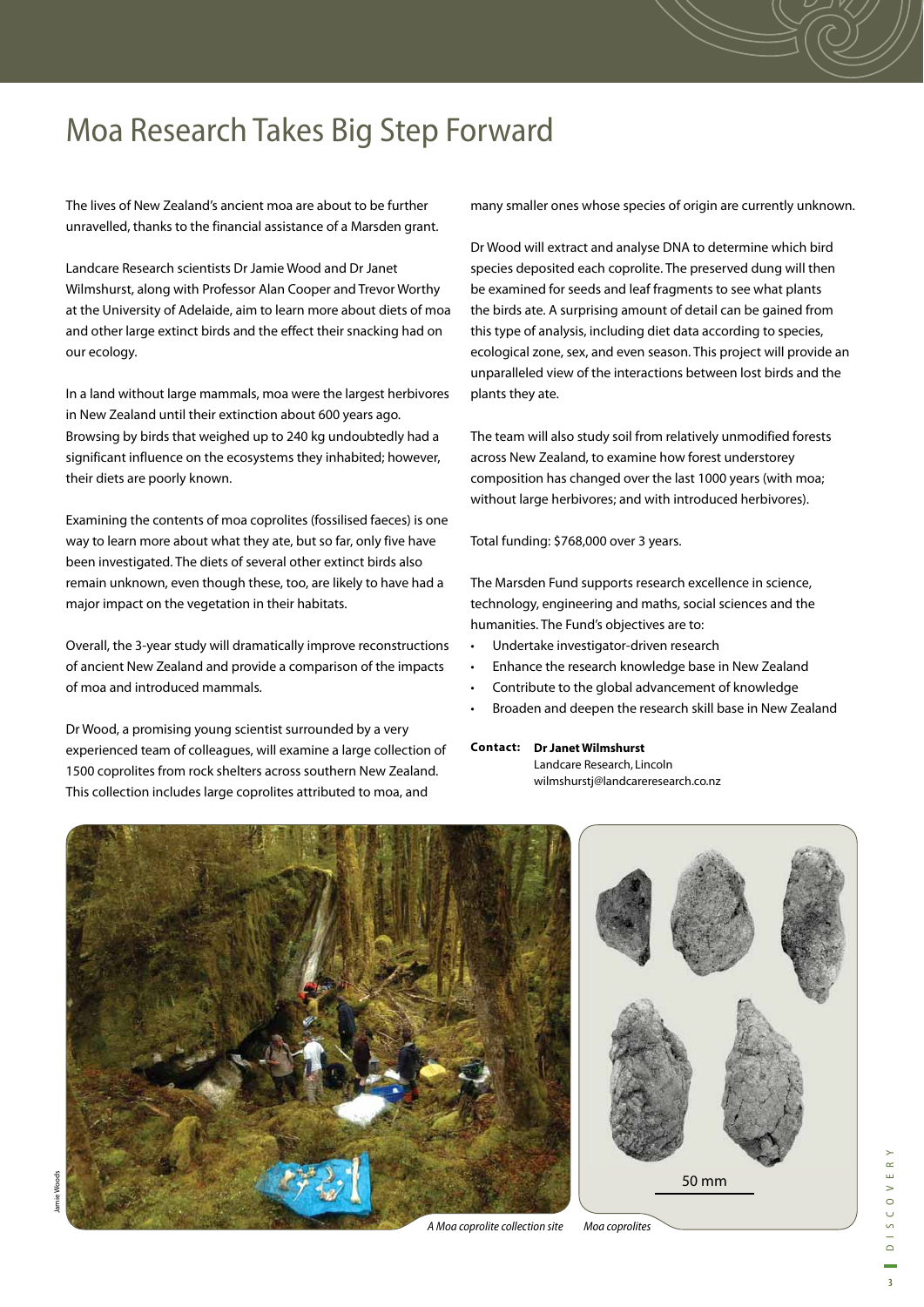#### Precision Irrigation – Reducing Our Water Footprint

*(continued from Page1)*



*Carolyn Hedley*

In New Zealand the amount of irrigated land has been increasing by 60% every decade since the 1960s, supporting our increasing agricultural productivity. However, in recent times issues surrounding water abstraction and water quality have become intense and the challenge here, as well as overseas, will be food produced with greater energy and water efficiency.

Irrigation systems vary significantly in efficiency. Some, such as traditional border-dyke flood irrigation systems, tend to be less efficient than a well-maintained centre-pivot system, which is expected to have an application efficiency of at least 80%.

However, having a highly efficient irrigation system is only halfway to efficient irrigation, Ms Hedley says. It is also essential to know how much and how frequently to schedule irrigation and that depends on crop demand and soil supply. Different soils have varying abilities to supply water to plants, and where variable soils exist under one irrigation system then a variable-rate irrigation system is best. Prototype systems for variable-rate irrigation have been developed, but the soil-related decision support systems have not.

'Our current research uses an electromagnetic induction (EM) sensor and GPS to map soil variability and define management

zones. The plant-available water-holding capacity of each management zone is estimated and related to soil EM, allowing us to produce an available water holding capacity map. 'Soil moisture information, monitored by sensors installed in each zone, is logged hourly and wirelessly transmitted to the farm office. The available water holding capacity map and soil moisture logging provide the information required for improved irrigation scheduling.'

An aim of this research, which is in collaboration with the New Zealand Centre for Precision Agriculture, is to add a daily time step to the available water holding capacity map so zones that require irrigation can be better identified.

'Variable-rate irrigation means that rather than applying a blanket rate of irrigation, the amount applied can be tailored across the field as different soil zones reach their irrigation trigger point. This improves water use and reduces pumping costs while maintaining maximum crop yield,' Ms Hedley says.

A prototype variable-rate centre-pivot irrigation system is currently being developed by WMC Technology so that it can upload the soil-water-status data to software that automatically controls the sprinklers.

#### **Carolyn Hedley Contact:**

Landcare Research, Palmerston North hedleyc@landcareresearch.co.nz

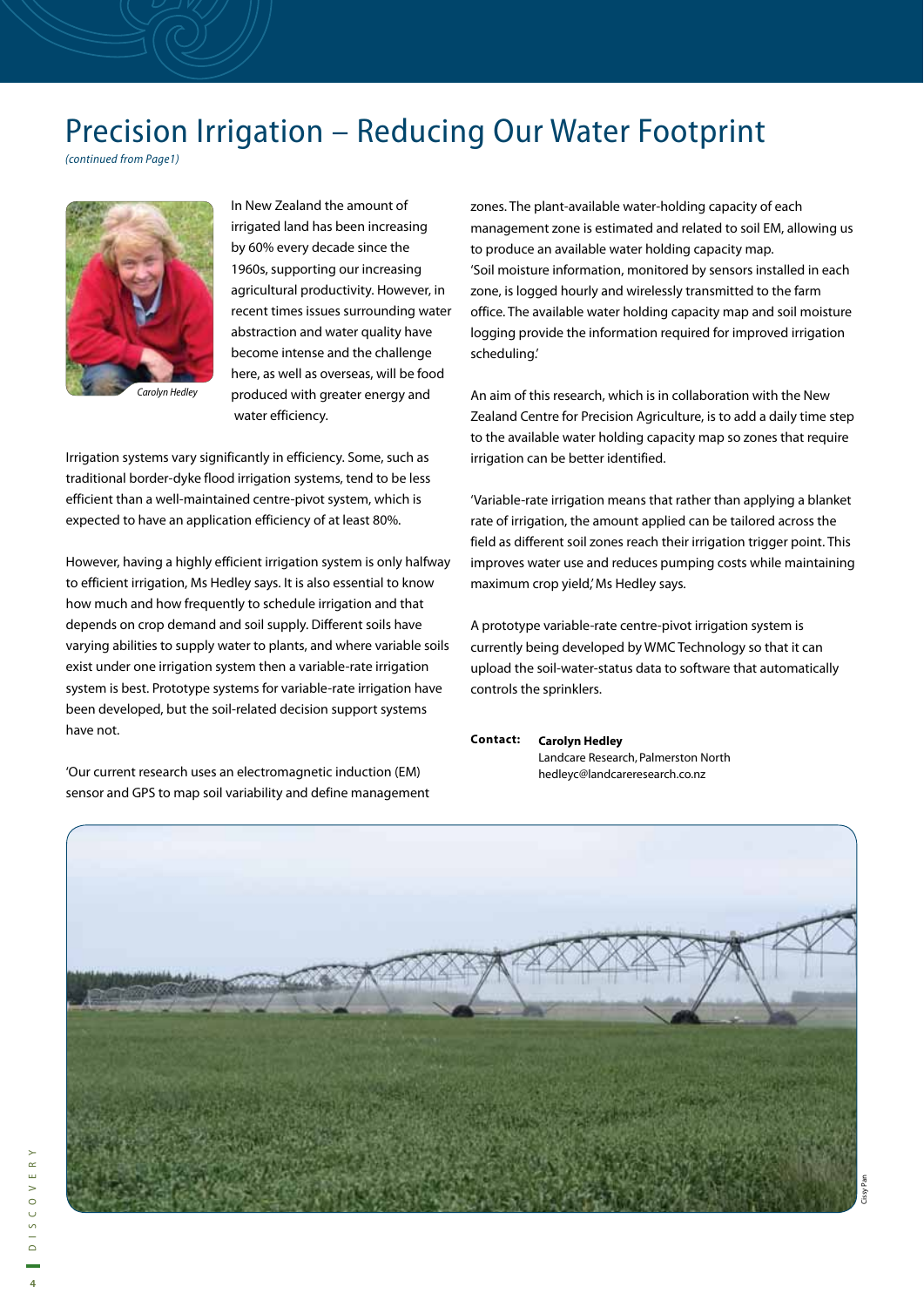# Herbarium Birthday

Landcare Research's Allan Herbarium is the biggest herbarium in New Zealand and its function is to collect and record flora and to make the information available to researchers, regional and national authorities, and the public.

Two-thirds of the specimens are of indigenous plants with the remainder divided between naturalised, cultivated, and foreign specimens. However, in New Zealand introduced species now outnumber indigenous species, with garden escapees being the greatest source of new weeds.

The herbarium also preserves records of plants that once occurred in habitats since destroyed by European land use.

Current staff were recently joined by former employees to celebrate the herbarium's 80th birthday and to look forward to an equally exciting future.

The herbarium was first established in Palmerston North in 1928 when H. H. Allan was appointed systematic botanist to the Plant Research Station, part of the newly formed DSIR. At this time Dr Allan donated his private herbarium of 3,000 specimens and this formed the nucleus of what has grown to be a collection of more than 600,000 specimens (with 5,000–8,000 specimens added annually).

In 1936 the herbarium became the 'Botany Section' of the Plant Research Bureau of DSIR; in 1937 the herbarium and staff relocated to Wellington; and in 1938 the Botany Section became Botany Division of DSIR. Over the next few years the herbarium

and staff occupied three locations in Wellington, with continued problems of inadequate office and laboratory space and a need for suitable facilities for the herbarium.

In 1954 the herbarium was moved to Christchurch, and then finally to a purpose-built facility at Lincoln in 1960, which was extended in 1981 and again in 1988 to accommodate increasing numbers of specimens.



*Where it all began, Palmerston North, 1928*

The DSIR went through further restructurings, with Botany Division and the herbarium being absorbed into DSIR Land Resources until eventually DSIR was reconstituted into Crown Research Institutes and custodianship of the plant collection transferred to Landcare Research in 1992.

In 2001, it was named the Allan Herbarium in acknowledgement of H. H. Allan as founder of the herbarium and for his many contributions to New Zealand botany.

The oldest samples are the 91 duplicate specimens collected by Banks and Solander during Captain Cook's first voyage to New Zealand in 1769–1770.

**Ilse Breitwieser** Landcare Research, Lincoln breitwieseri@landcareresearch.co.nz **Contact:** 

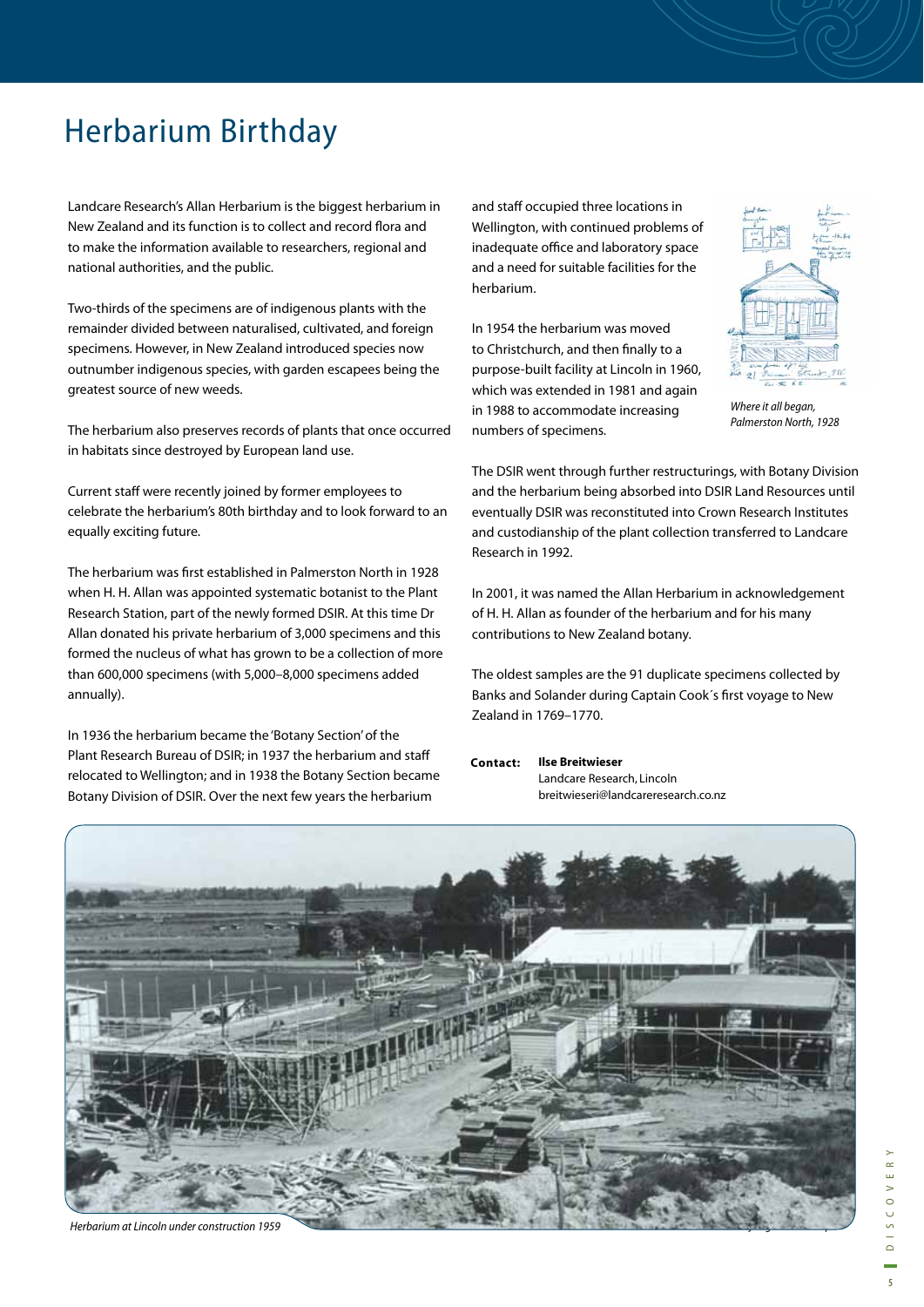# New Carbon Footprinting Tool

A world-class carbon footprinting programme has been launched by the same organisation behind the award winning carboNZero<sup>Cert ™</sup> programme.

The new Certified Emissions Measurement and Reduction Scheme – CEMARS (pronounced *See Mars*) – focuses solely on the measurement and management of an organisation's carbon footprint or greenhouse gas emissions profile.

Westpac Banking Corporation is the first company to register and work towards CEMARS certification for its entire New Zealand operations.

Mike Tournier, Business Manager for Landcare Research's carboNZero programme, says CEMARS gives large-carbonemitting companies the framework to measure and manage their carbon footprint and make a legitimate carbon claim.

'With the passing of the Emissions Trading Scheme (ETS) there will be a legal requirement for large carbon emitters to measure their impact on the environment and take steps to actively reduce their carbon emissions within a defined time frame to avoid heavy financial penalties,' he says.

'Smart companies will be aware of the pending regulation and how it is likely to affect their business and will be taking active steps now to get their "house in order".'

The voluntary sector may also stand to benefit from the launch of CEMARS.

CEMARS provides a market opportunity for those companies that may not be able to participate in carboNZero because it is either too onerous (i.e. the purchase of carbon credits is beyond economic viability) or brand positioning is such that they are not seeking to claim carbon-neutrality.

Business NZ Chief Executive Phil O'Reilly welcomes the announcement.

'As we move to a carbon-efficient economy, it's important that businesses have the right tools and robust certification processes to identify the opportunities to reduce their emissions. 'Landcare Research is to be congratulated for taking the initiative.' The programme is working towards accreditation by the Joint Accreditation System of Australia and New Zealand (JAS-ANZ). CEMARS will be globally recognised as the most credible carbon footprinting tool available on the market to date.



In fact, Landcare Research's partner in the UK, Achilles Information, has

signed up to roll out CEMARS to 32,000 clients across 24 countries.

The JAS-ANZ accreditation body is recognised across 50 major economies, including the European Union, and is a founding member of the International Accreditation Forum (IAF).

**Mike Tournier** carboNZero programme tournierm@landcareresearch.co.nz **Contact:** 



*May Chang (L) and Kathryn Hailes with CEMARS advertising material*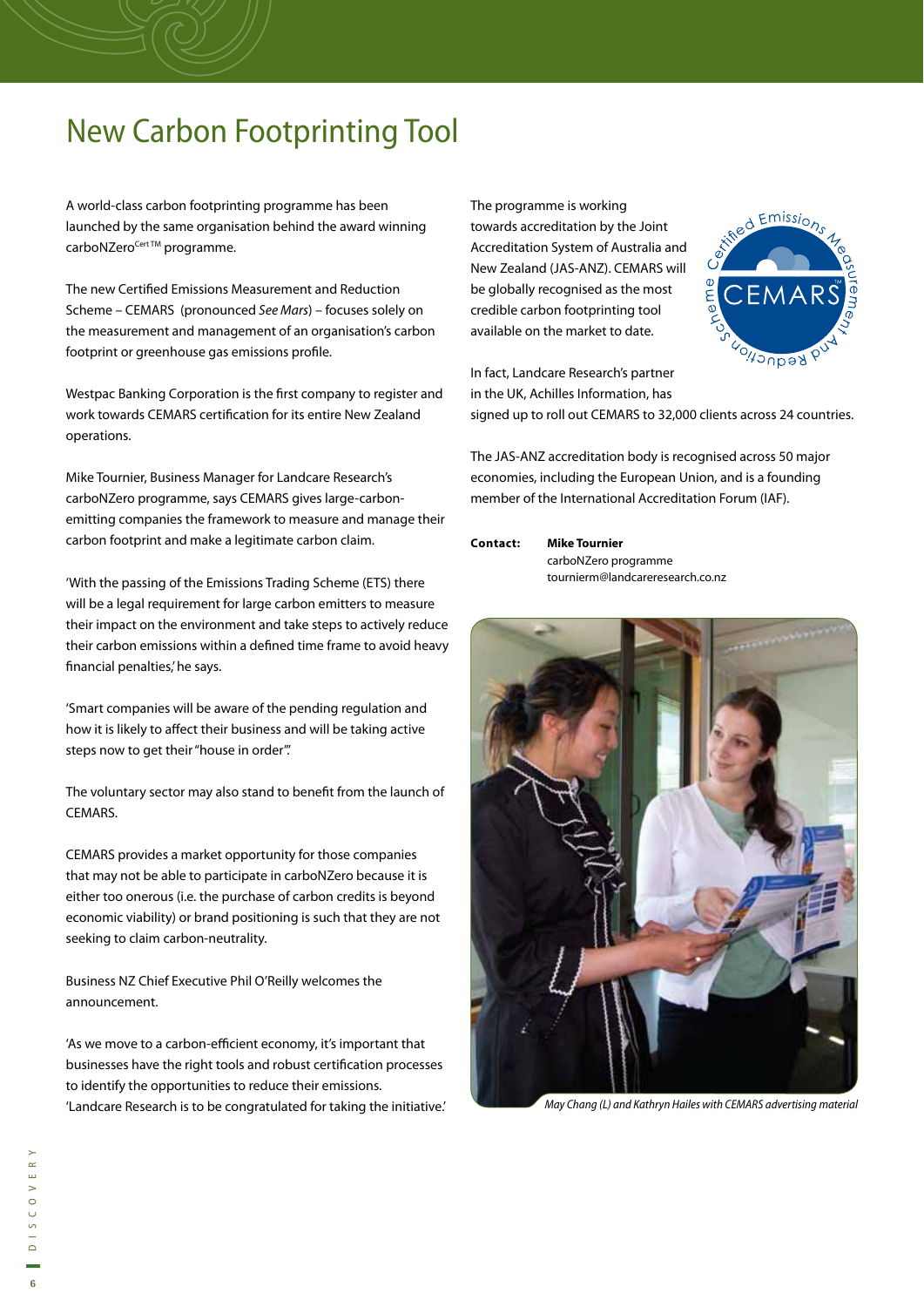# Potential New Biocontrol

Scientists are seeking farmer feedback as they investigate the feasibility of importing a new biocontrol agent for a farming byproduct that constantly causes a stink.

Landcare Research scientists Shaun Forgie and Hugh Gourlay plan to import and eventually release pastoral dung beetles onto New Zealand sheep, dairy and cattle farms.

To do this they're hoping to form a farmer-led community group based in Rodney District to apply for funding for the project. Similar groups have been highly successful in establishing biocontrols in other parts of New Zealand.

'Dung beetles search out fresh animal dung, which they then bury in tunnels and burrows beneath the soil surface. Adult beetles feed on this buried dung and lay eggs in it while all the time getting rid of dung sitting on top of the ground,' Mr Gourlay says.

'As the eggs hatch the emerging grubs feed on the dung, breaking it down and turning it into a sawdust-like material that adds to the fertility and structure of the soil.'

Although dung decomposes naturally, the large amounts dropped under intensive farming can lead to environmental problems such as leaching into waterways and reduced pasture production due to accumulated fouled forage.

Dr Forgie says, over and above the services provided by earthworms, dung beetles have many potential environmental and economic benefits, including:

- Improved soil health and reduced runoff, increased aeration and water penetration
- Reduced nitrous oxide emissions
- Greater pasture productivity. Stock will not graze around dung pats, reducing pasture productivity. Dung burial by the beetle enhances grass growth, reducing reliance on fertiliser inputs
- Reduced fly pests and human disease
- Reduced infection by parasitic worms of livestock dung burial removes the infective stages of these parasites

New Zealand lacks native pastoral dung-burying beetles. A tropical species, Copris insertus, was introduced in 1956 but only established at Whangarei, probably due to poor climate matching. Two accidentally introduced Australian Onthophagus species are widespread, but have little impact, presumably because populations fail to reach sufficient densities, they are too small, and poorly adapted to feed on pastoral dung.

#### **Dr Shaun Forgie Contact: Hugh Gourlay**

Landcare Research, Auckland forgies@landcareresearch.co.nz gourlayh@landcareresearch.co.nz

Landcare Research, Lincoln



*Shaun Forgie talks with farmers about the possible introduction of the dung beetle (R)*